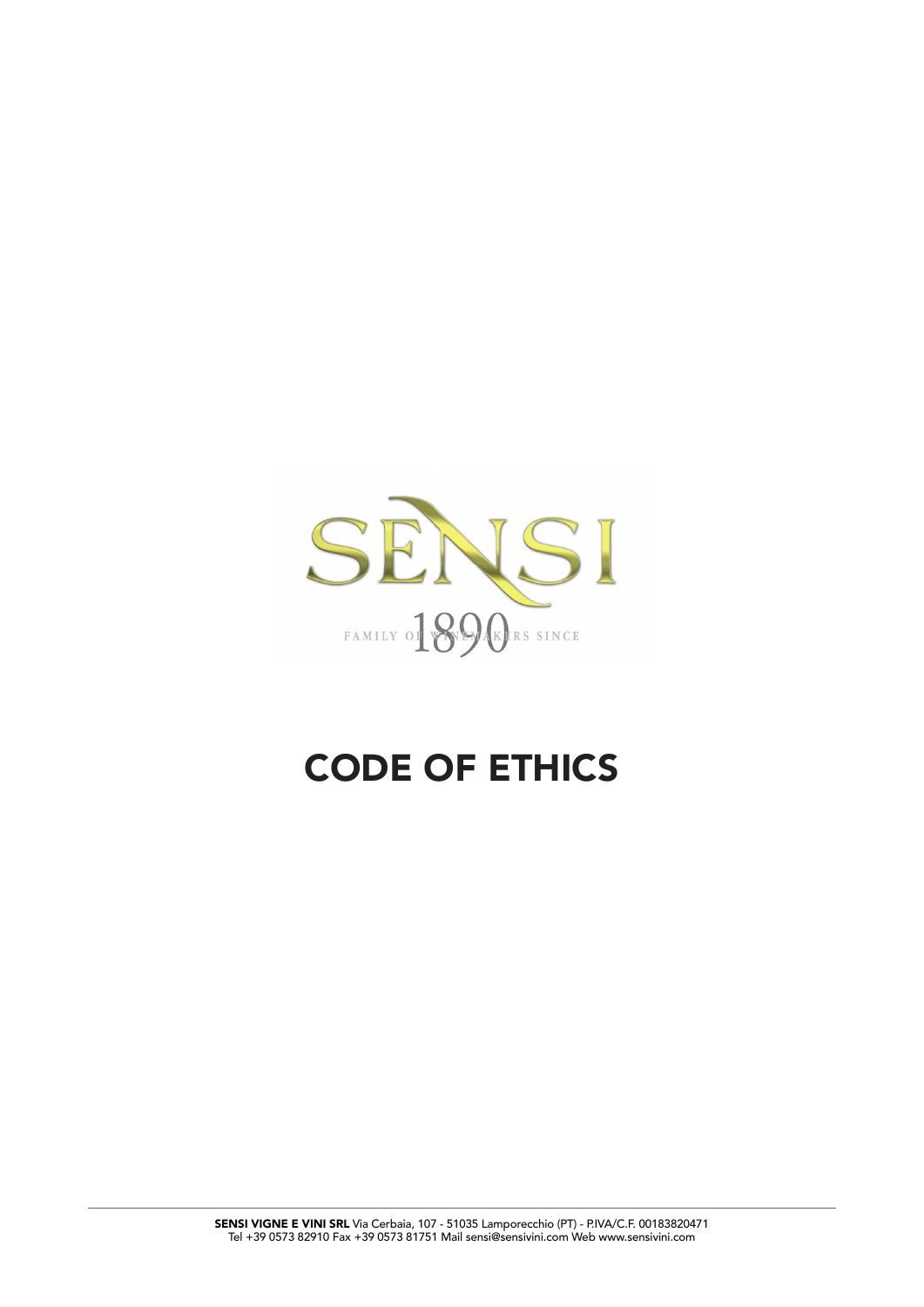

# CODE OF ETHICS

|  |  |  | <b>STATUS OF THE REVISION</b> |  |
|--|--|--|-------------------------------|--|
|--|--|--|-------------------------------|--|

| <b>REVISION No.</b> | <b>DATE OF UPDATE</b> | <b>PAGES REVISED</b> | <b>REASON</b> |
|---------------------|-----------------------|----------------------|---------------|
| $\mathbf{0}$        | 12/05/2016            | $- - -$              | First issue   |
|                     | 22/12/2017            | $- - -$              | New issue     |

|                     | <b>DISTRIBUTION</b> |
|---------------------|---------------------|
| $\Box$ ORIGINAL     |                     |
| CONTROLLED COPY No. | <b>RECIPIENT:</b>   |
| □ UNCONTROLLED COPY |                     |
|                     |                     |
| <b>PREPARATION</b>  | date                |
|                     | signature           |
| <b>VERIFICATION</b> | date                |
|                     | signature           |
| <b>APPROVAL</b>     | date                |
|                     | signature           |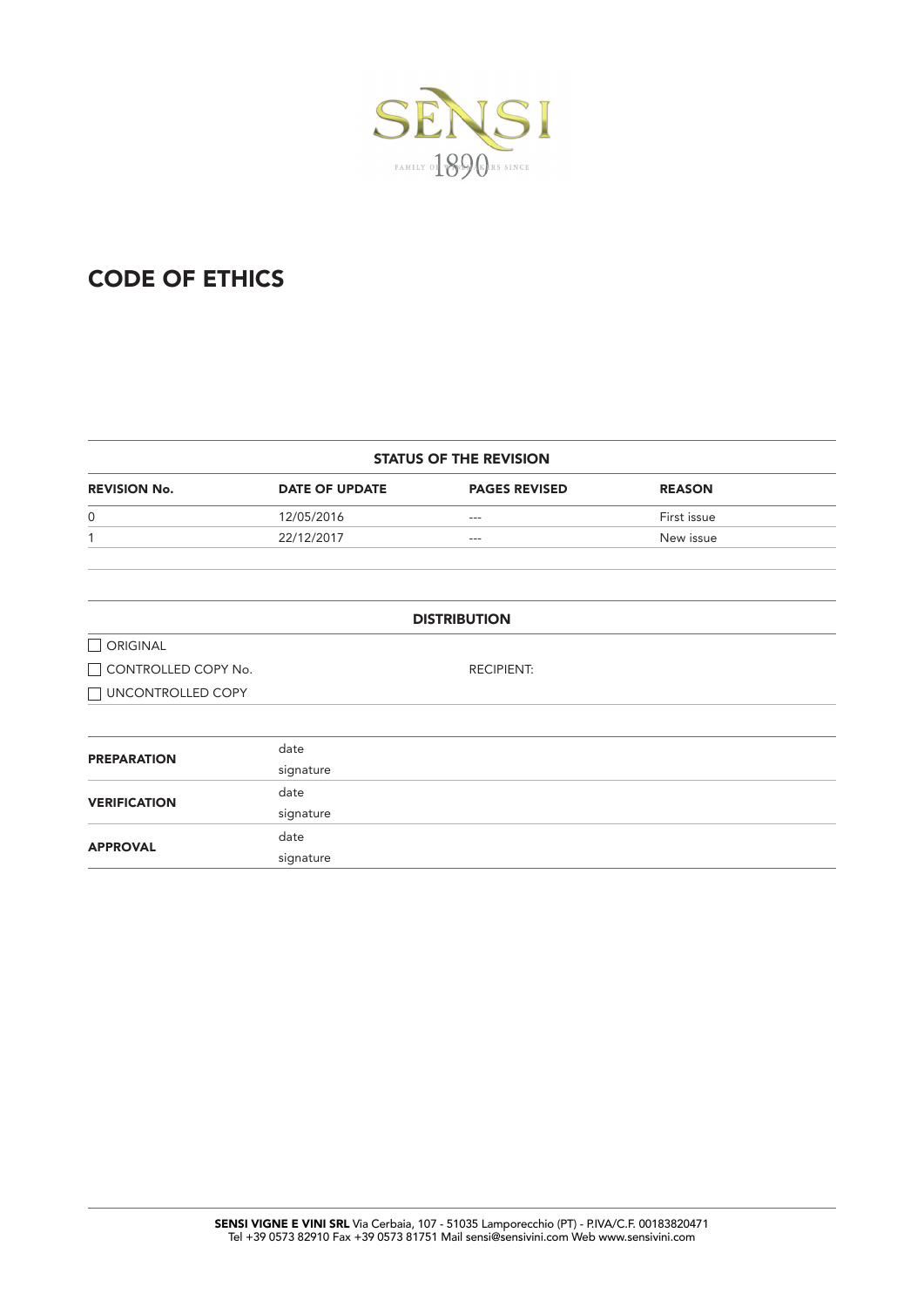| <b>CODE OF ETHICS</b> | Rev. No. 1<br>22/12/2017 | Page<br>2 of 19 |
|-----------------------|--------------------------|-----------------|
|                       |                          |                 |

#### **CONTENTS**

| 3.14 PROHIBITION AGAINST ACTIVITIES THAT ARE TERRORISTIC OR SUBVERSIVE TO THE DEMOCRATIC ORDER .13                |  |
|-------------------------------------------------------------------------------------------------------------------|--|
|                                                                                                                   |  |
|                                                                                                                   |  |
|                                                                                                                   |  |
| 6.1. PROHIBITION OF CHILD PORNOGRAPHY AND DETENTION OF PORNOGRAPHIC MATERIAL  14                                  |  |
| 7. THE DUTIES OF THE SUPERVISORY BOARD IN RELATION TO THE IMPLEMENTATION AND OBSERVANCE OF THE CODE OF ETHICS, 15 |  |
|                                                                                                                   |  |
|                                                                                                                   |  |
|                                                                                                                   |  |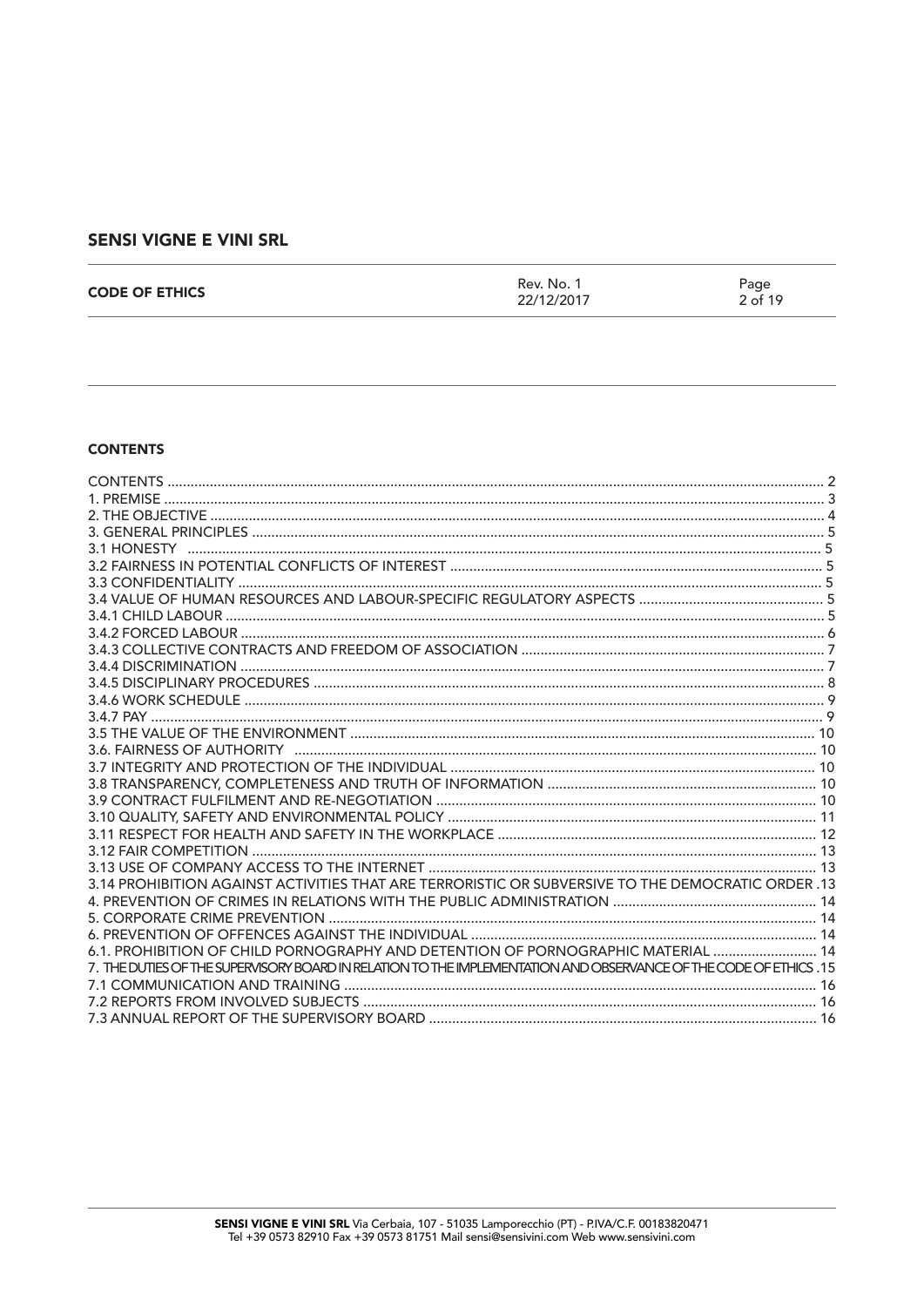| <b>CODE OF ETHICS</b> | Rev. No.<br>22/12/2017 | Page<br>3 of 19 |
|-----------------------|------------------------|-----------------|
|                       |                        |                 |

# 1. PREMISE

Undoubtedly today the introduction of a "code of ethics" as an instrument of corporate professional ethics represents the key for the development of competitivity and success of every entrepreneurial endeavour. Sensi Vigne & Vini s.r.l., a family concern that produces, bottles and sells wine according to wine making tradition, refers to this Code. The Sensi family actively participates in every aspect of running the business and collaborates with its employees for their mutual benefit. Company management is geared towards development and innovation and the aim is to combine these aspects with the wine making tradition of both the Sensi Family and the region of Tuscany. **Sensi Vigne & Vini s.r.l.**, strives to observe the following standards/laws:

- *national laws and regulations (hereby refer to the individual chapters of this section);*
- *the national labour collective agreement that applies to the employees of the business;*
- *the regulations of the state agencies that govern employment contracts.*

The purpose of the code of ethics is to guide the employees and the ownership towards maintaining a conduct, in internal and external activities, that promote the image of their work as a concrete example of fairness and professionalism in the world, favouring the company's good name and attracting the trust of operators and therefore favouring the Company's development to the benefit of everyone involved.

For this purpose it is necessary to understand how conduct, if not aligned with this set of rules, can cause serious and crucial damage to the Company which said company cannot afford and does not wish to be subjected to. Plus it is important to understand that in a world where communication seems very easy, it is actually a very delicate aspect and regardless of the means that we all have at our disposal, it is necessary to be very careful of how we communicate and what we communicate. In sum: the first product that a company sells is trust and its first form of communication is conduct. Therefore all collaborators are asked to understand and follow the requirements of this code and make them part of their own fundamental principles so that they become the very pillars of all conduct, given that Sensi's reputation stems from the actions of the company's collaborators.

Sensi does not tolerate offending conduct nor the failure to observe the principles of this code and every violation will entail due decisions.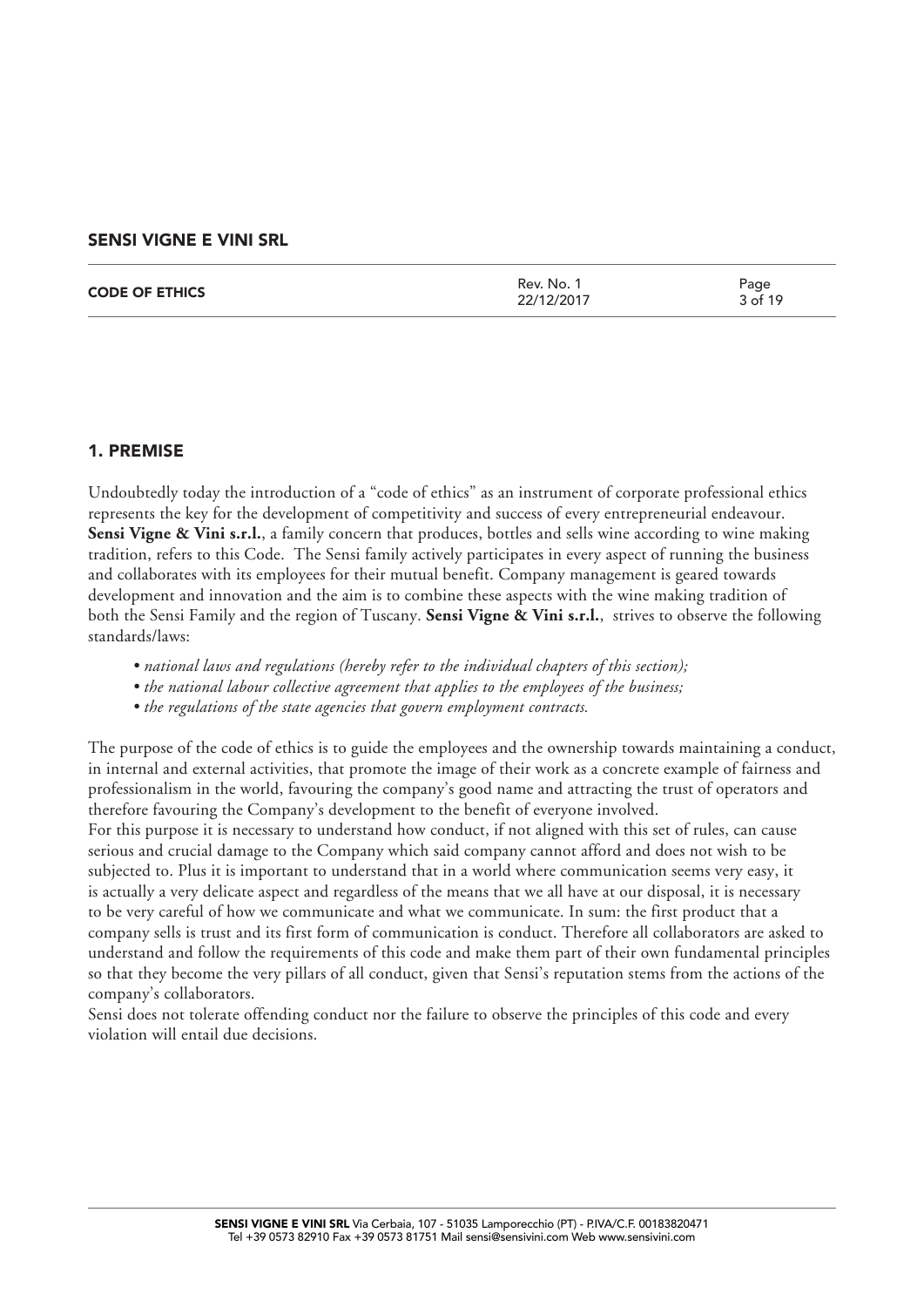| <b>CODE OF ETHICS</b> | Rev. No. 1<br>22/12/2017 | Page<br>4 of 19 |
|-----------------------|--------------------------|-----------------|
|                       |                          |                 |

# 2. THE OBJECTIVE

The company's objective in writing this code of ethics is to emphasize employee, consumer and stakeholder expectations in relation to correct conduct, in terms of moral integrity in work relations, including trade practices with customers and suppliers, for the purpose of guaranteeing correct ethical conduct.

In observance of these values the company proceeded to write this "Code of Ethics", as attached to the **Organisation and Management Model pursuant to Art. 6 Lgs.D. 231/2001** (in Italian 'M.O.G') with the objective of continuing to spread the principles and standards to conduct so that they represent the pillars of the company's business. These elements are concretely implemented in every relation that the company holds with third parties, including employees, external collaborators, customers and suppliers.

The Code of ethics that is not motivated exclusively by the observance of a regulation in force, but especially a moral responsibility towards a professional tradition handed down over the years, fairness towards human resources and respect for the environment. Consistently with the pre-established purposes, the **Sensi Vigne & Vini s.r.l.** Code of Ethics was organised into five chapters:

*• one chapter dedicated to the "general principles of conduct", which provides the general principles of conduct that Sensi Vigne & Vini s.r.l. Employees, Social Agencies, Sales Agents, Consultants, External Collaborators and Partners are required to observe;* 

*• three chapters ("Prevention of crimes in relations with the Public Administration", "Corporate crime prevention", and "Prevention of offences against the individual") dedicated to the specific conduct required of Sensi Vigne & Vini s.r.l. Employees, Social Agencies, Sales Agents, Consultants, External Collaborators and Partners to avoid criminal charges:* 

*> set forth by Lgs.D. No. 231/2001;* 

*> in reference to which the prerequisite analysis for the introduction of the Organisation, management and control model of the activities pursuant to Lgs.D. 231/2001, that the Code of Ethics is an integral part of, has illustrated that there are theoretical/potential areas of risk;* 

*• a chapter on how the Code of Ethics is implemented.* 

Lastly it is necessary to underline that this Code of Ethics is based on an ideal of cooperation in view of the mutual benefit of the involved parties, with respect towards the role of each. Accordingly, **Sensi Vigne & Vini s.r.l.**, requires each involved subject to conduct him/herself in relation to the company in keeping with the principles and rules of ethical conduct.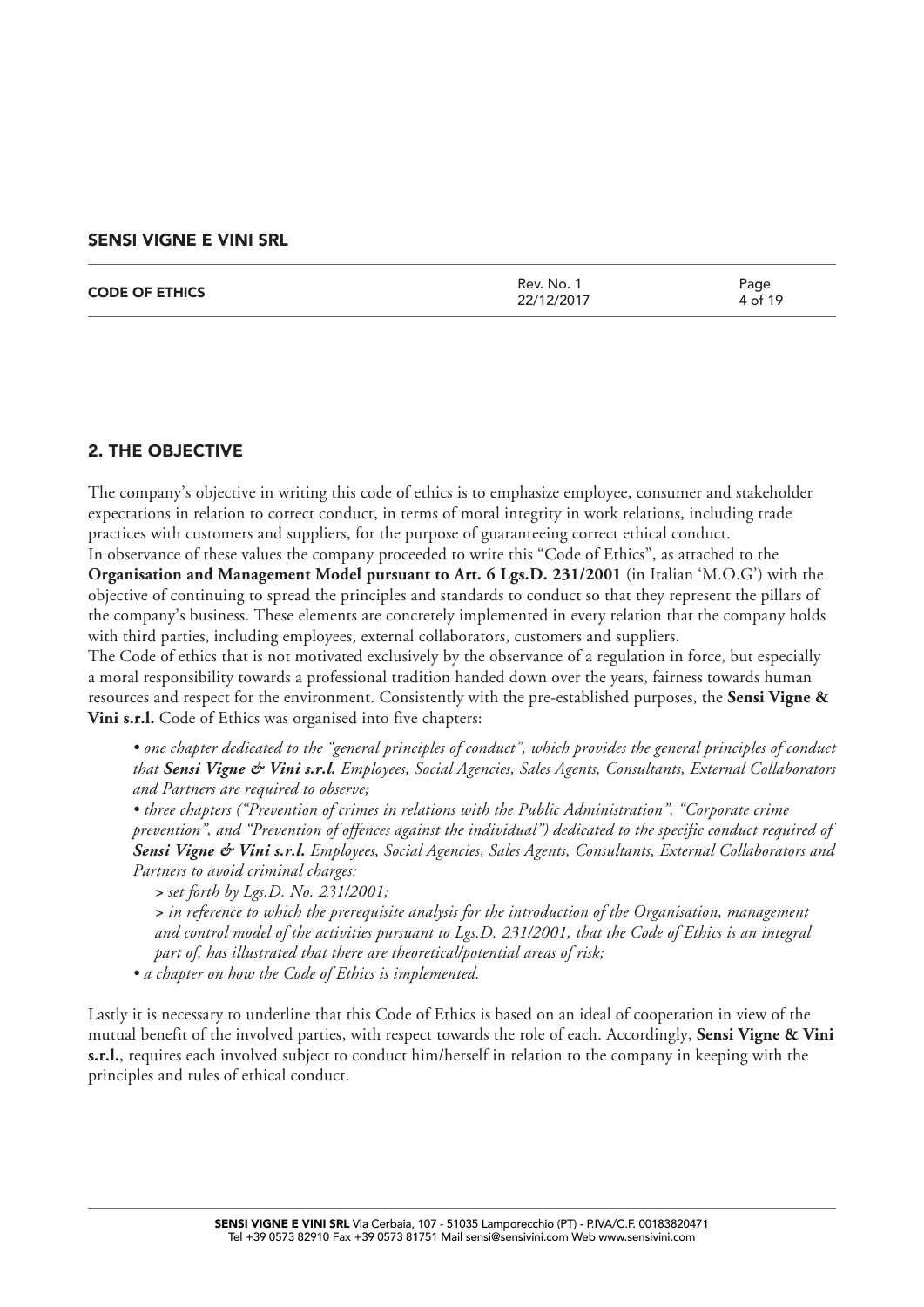| 5 of 19 | <b>CODE OF ETHICS</b> | Rev. No. 1<br>22/12/2017 | Page |
|---------|-----------------------|--------------------------|------|
|---------|-----------------------|--------------------------|------|

# 3. GENERAL PRINCIPLES

# 3.1 Honesty

**The essential principle at Sensi Vigne & Vini s.r.l.** is the observance of the laws and regulations in force. Therefore, within the scope of their professional activities, the Employees and Social Agencies of **Sensi Vigne & Vini s.r.l.**, as well as its Sales Agents, Consultants, External Collaborators, Partners, suppliers and customers, and anyone holding relations with them, are required to diligently observe the laws and regulations in force. Under no circumstance can the pursuit of **Sensi Vigne & Vini s.r.l.**'s interests justify dishonest conduct, pursuant to this paragraph.

**Sensi Vigne & Vini s.r.l.** will not begin nor continue any relation with anyone who does not intend to maintain this principle. The Employees and Corporate Bodies of **Sensi Vigne & Vini s.r.l.** must be familiar with the laws and relative conduct; when in doubt on how to proceed within the scope of their activities, they can ask for explanations from the **Supervisory Board** odvsensi@sensivini.com which will promptly duly inform the interested parties.

# 3.2 Fairness in potential conflicts of interest

The running of a business must always avoid, including potential, situations of **conflict of interest**, namely situations where an Employee, a member of a Corporate Body, a Sales Agent, a Consultant, and External Collaborator or a Partner pursues an interest that does not pertain to **Sensi Vigne & Vini s.r.l.** and the balancing of interests of involved subjected or achieves personal gain from the company's business deals.

# 3.3 Confidentiality

**Sensi Vigne & Vini s.r.l.** guarantees the **confidentiality of the information in its possession** and abstains from performing searches of confidential data, except for cases where it has received express and conscientious authorisation and the searches are conducted in compliance with the legal standards in force. In particular, **Sensi Vigne & Vini s.r.l.** Employees, Corporate Agencies, Sales Agents, Consultants, External Collaborators and Partners are required to not use confidential information acquired in relation to the **Sensi Vigne & Vini s.r.l.** business for aims that are not connected to the performance of their activities.

# 3.4 Value of human resources and labour-specific regulatory aspects

**Sensi Vigne & Vini s.r.l.** considers Employees and External Collaborators as a crucial factor to its success and, therefore, protects and promotes the **value of its human resources** with the aim of increasing and improving the assets and the competitiveness of the competencies of each collaborator or employee in observance of the health and safety conditions in the workplace according to the M.O.G. (\*Italian acronym for Organisation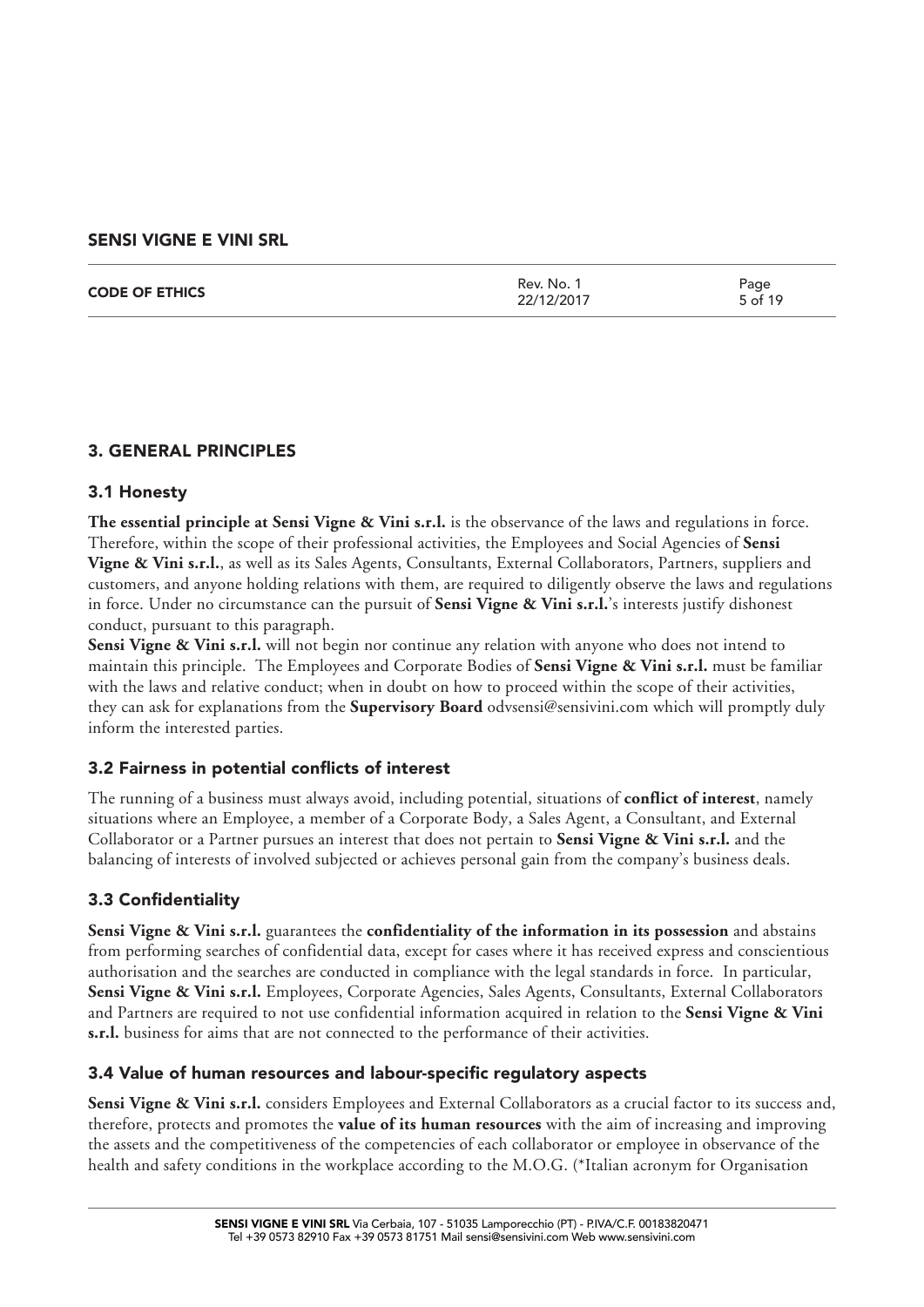| <b>CODE OF ETHICS</b> | Rev. No. 1<br>22/12/2017 | Page<br>6 of 19 |
|-----------------------|--------------------------|-----------------|
|                       |                          |                 |

and Management Model) system.

#### 3.4.1 Child labour

**Sensi Vigne & Vini s.r.l.** does not allow the use of child labour and agrees to employ only staff over 18 years of age. It is the responsibility of the human resources Manager to monitor the staff selection and recruitment stage so that each new hire is over the age of 18. **Sensi** also strives to create awareness among its suppliers so they too avoid child labour and to guarantee any youth between the ages of 16 and 18 compatible work conditions for their physical and mental development.

#### **Reference legislation**

- **UN Convention on the Rights of the Child**
- **"Minimum Age" (L. 157/81)**
- **"Worst forms of child labour" (L. 148/00)**

# 3.4.2 Forced labour

Sensi Vigne & Vini s.r.l. strives to avoid: to use of any form of coercion towards its staff. For its staff the company applies all of the regulations set forth by the regulation in force and by the National Labour Collective Agreement. In order to make work activities fully voluntary, Sensi informs all workers of their rights and duties deriving from the National Labour Collective Agreement and other applicable legal regulations (ex. the Statute of Labourers), making the regulation available to anyone wishing to consult it. The company's RLS also identifies the worker who has the duty to inform and assist workers in relation to occupational safety. Workers are free to leave the workplace at the end of their work shift. The company does not use guards or other manners of controlling workers. Private security is only used for the purpose of night surveillance of the company facility. Workers are familiar with the rules pertaining to the necessary notice period to receive the last pay cheque (as stated in the reference National Labour Collective Agreement). The company does not require whatsoever its staff to provide the following at the beginning of their work contract:

*> deposits of any kind, in money or in kind; > originals of documents, except for those required by law.*

**Sensi Vigne & Vini s.r.l.** the use of undeclared employment, the gang-master system or any contractual form that violates of avoids the legal requirements. All workers are hired with contract in accordance with the regulations in force. The human resources Manager has the task of observing the regulation in force, checking and ensuring the correct application of the duties required by the laws on established employment contracts.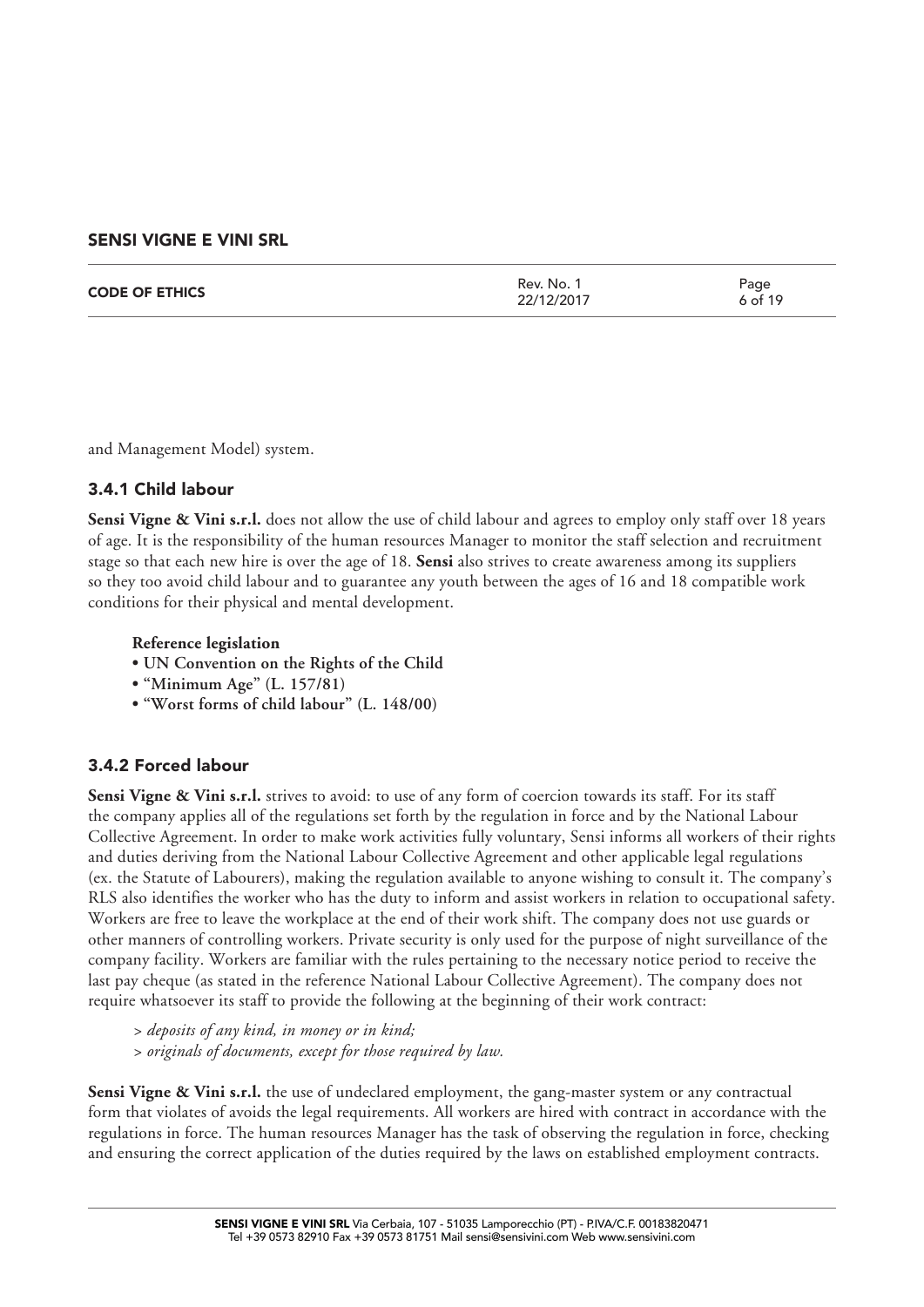| <b>CODE OF ETHICS</b> | Rev. No.<br>22/12/2017 | Page<br><sup>7</sup> of 19 |
|-----------------------|------------------------|----------------------------|
|                       |                        |                            |

**Reference legislation**

- **"Forced labour" (L. 274/34)**
- **"Abolition of forced labour" (L. 447/67)**
- **L. 300/70 Statute of Labourers**
- **National Collective Labour Agreement**

#### 3.4.3 Collective contracts and freedom of association

**Sensi Vigne & Vini s.r.l.** guarantees all workers the right to join any trade union and the possibility of electing union representatives, guaranteeing all of the rights set forth in the C.C.N.L. (Italian acronym for National Labour Collective Agreement) regulations in force. The company guarantees the collective contract through the full application of the C.C.N.L. (Italian acronym for National Labour Collective Agreement). If exceptions need to be made to the C.C.N.L. (Italian acronym for National Labour Collective Agreement), the company agrees on these exceptions with the trade union representatives.

The company guarantees the free election of union representatives, ensuring them with the possibility of communicating with the members at the workplace, participation in general meetings and meetings. The company prevents every form of discrimination towards union members or representatives. The staff manager has the task of checking observance of the pertaining regulation in force, to ensure the correct application of the duties stemming from the laws on relations with union representatives and the application of the collective contract.

#### **Reference legislation**

- **"Trade union freedom and protection of trade union law" (L. 367/58)**
- **"Right to collective organisation and negotiation" (L. 367/58)**
- **"Workers' Representatives" (L. 157/81)**
- **L. 300/70 Statute of Labourers**
- **National Collective Labour Agreement**

#### 3.4.4 Discrimination

**Sensi Vigne & Vini s.r.l.** refutes every form of discrimination and guarantees equal opportunities and equal treatment to all workers, regardless of **race, class, national original, religion, disability, gender, sexual orientation, trade union and political affiliation, age.** Accordingly the company:

*• makes the selection taking into exclusive consideration objective elements such as ability, experience and*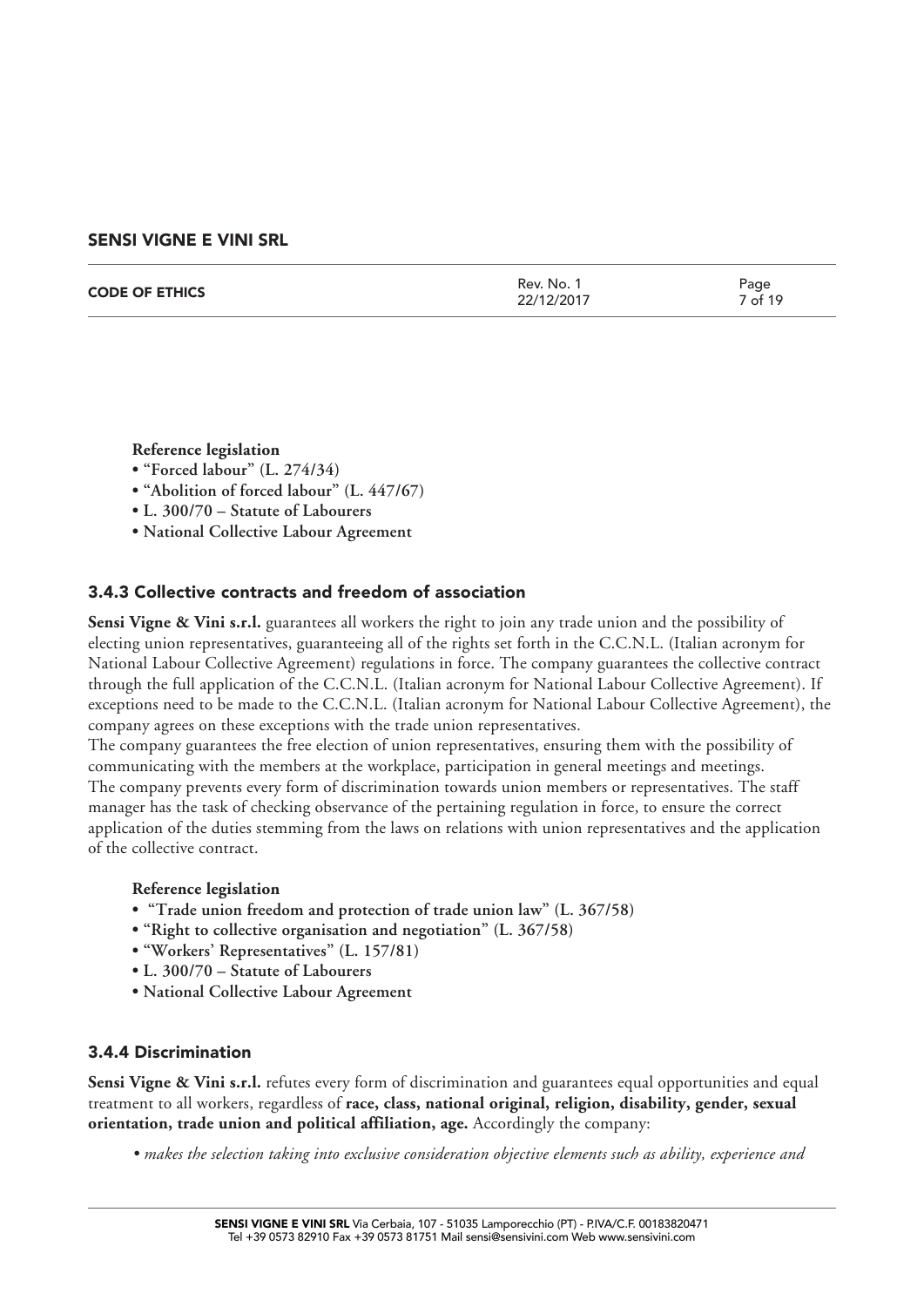| <b>CODE OF ETHICS</b> | Rev. No. 1<br>22/12/2017 | Page<br>8 of 19 |
|-----------------------|--------------------------|-----------------|
|                       |                          |                 |

*education in relation to the positions to be filled*

- *pays each worker a salary based on the tasks that they perform in accordance with the C.C.N.L. (Italian acronym for National Labour Collective Agreement)*
- *guarantees instruction and training to everyone based on personal needs and the company's organisational and management needs.*
- *promotes individuals based on their abilities and the company's organisational and management needs*
- *places people in retirement according to the pertaining regulations in force*
- *only fires employees for cases allowed by the law and in any case never for discriminatory reasons.*

The company also favours the recruitment of women workers, also through the application of forms of support to maternity, as set forth by the law and the collective agreement.

The company guarantees, when requested by the worker, the possibility to avail of holidays and leave and to schedule work shifts based on production needs, also in consideration of particular religious needs.

The company is aware of the differences between cultures and religions and guarantees each worker that his/ her principles, faith and opinions of any kind will be respected as long as they do not breach the regulations in force.

The company does not accept the use of physical or verbal behaviours that represent any form of physical or moral violence towards any worker.

The Staff manager monitors observance of the regulation, so as to guarantee that no form of discrimination occurs in the work relations.

To allow anyone subjected to discrimination to defend them-self and report the discrimination, **Sensi Vigne & Vini s.r.l.** has set up due procedures, responsibilities and channels of communication as described in paragraph 7.2.

#### **Reference legislation**

- **"Pay equality" (L. 741/56)**
- **"Discrimination (occupation and profession)" (L. 405/63)**
- **"Professional reintegration and occupation (disabled individuals)"**
- **UN Convention to eliminate all forms of discrimination against women**
- **Lgs. D. 151/01 Consolidation Act of regulation on the protection of and support to maternity and paternity**
- **National Collective Labour Agreement**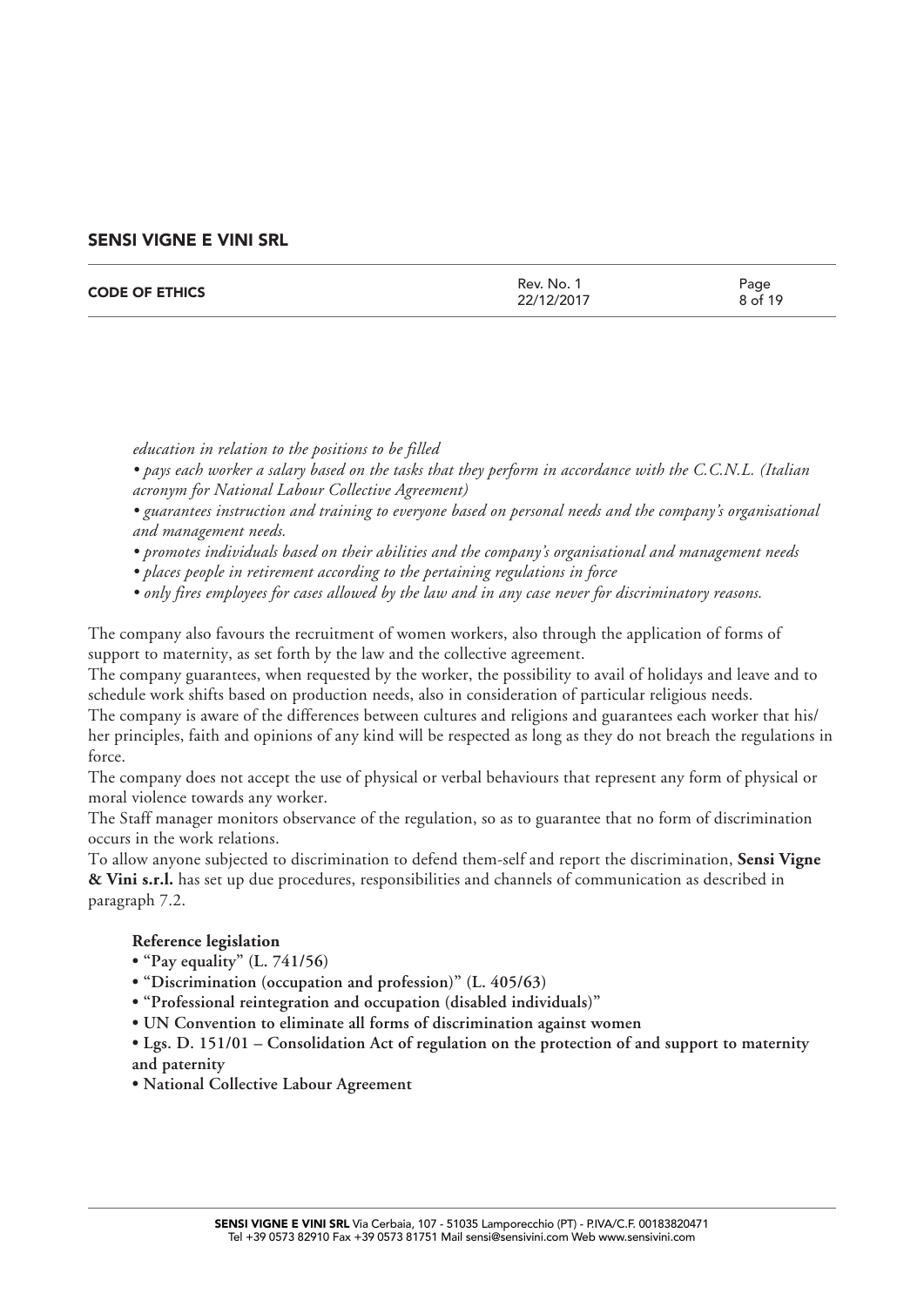| <b>CODE OF ETHICS</b> | Rev. No.<br>22/12/2017 | Page<br>9 of 19 |
|-----------------------|------------------------|-----------------|
|                       |                        |                 |

# 3.4.5 Disciplinary procedures

**Sensi Vigne & Vini s.r.l.** does not allow the use if any disciplinary practice outside of the law and the National Collective Labour Agreement and especially any practice (whether corporal punishment, mental and physical coercion, verbal abuse) that can damage the physical and moral integrity of its employees. **Sensi Vigne & Vini s.r.l.** allows the use of disciplinary sanctions with the aim of maintaining good relations between workers, which includes their supervisors and towards customers. Availing of disciplinary procedures is implemented in accordance with the Statute of labourers (Law 300/70), laws 604/66 and 108/90 and the articles of the National Collective Labour Agreement applied in companies relative to the "Disciplinary Code".

The human resources Manager ensures that the regulation governing the application of disciplinary procedures is observed, ensuring that no sanction is issued unless it is in observance of the law and the applied National Collective Labour Agreement.

#### **Reference legislation**

- **"Forced labour" (L. 274/34)**
- **Regulations on individual dismissal (L. 604/66 as amended L. 108/90)**
- **Statute of labourers Disciplinary power and disciplinary dismissals (L. 300/70)**
- **National Collective Labour Agreement**

# 3.4.6 Work schedule

Sensi Vigne & Vini s.r.l. applies the work schedule established by the national labour collective agreement which is currently a maximum of 40 hours per week, with at least two out of 7 days off while any extra hours are voluntary.

Extra hours, which must not in any case exceed the limits set forth in the regulation, and work carried out on bank holidays are/is paid more than regular work hours, as set forth in the national labour collective agreement.

#### **Reference legislation**

- **"Convention on the right to collective organisation and negotiation"**
- **National Collective Labour Agreement**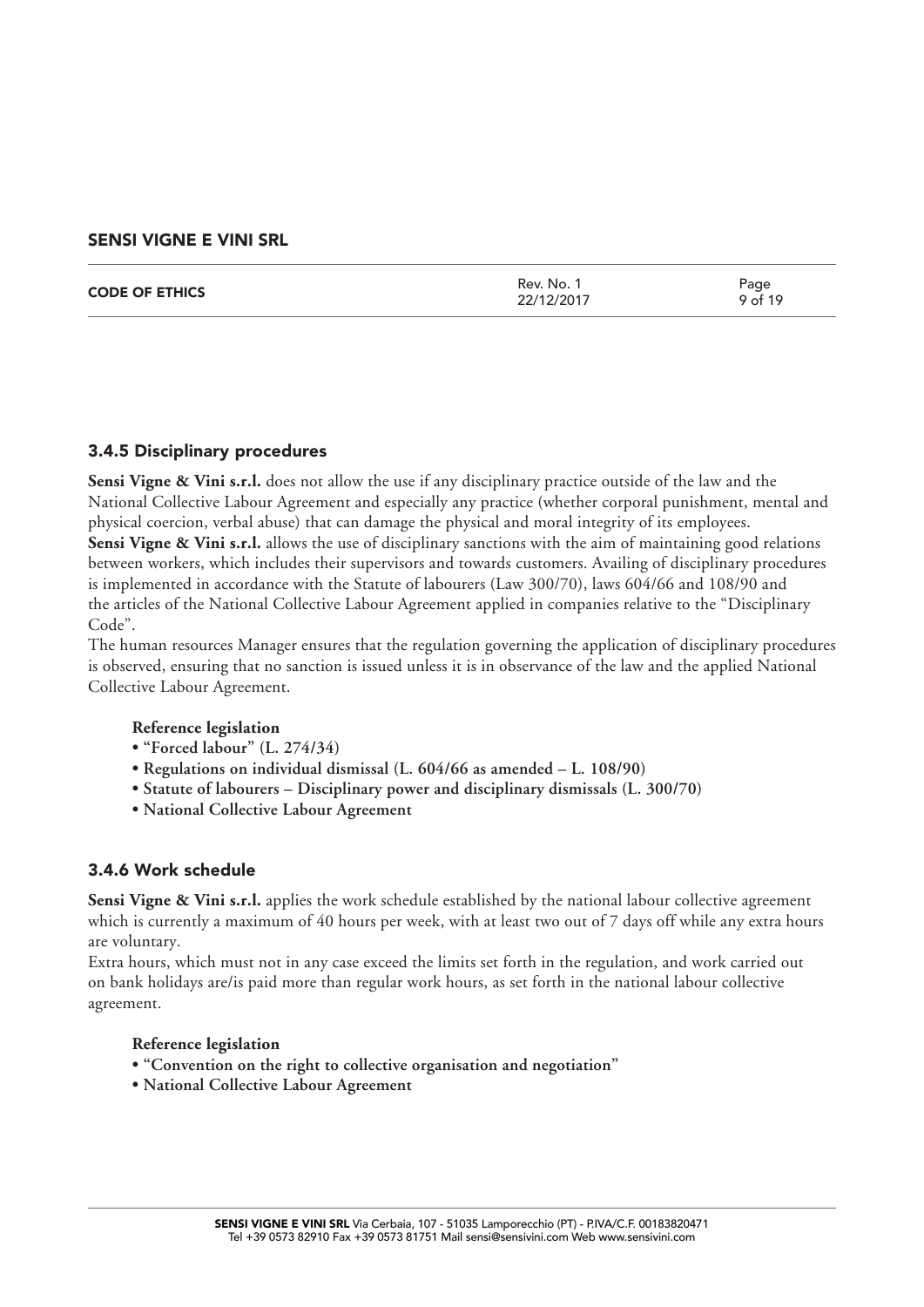| <b>CODE OF ETHICS</b> | Rev. No. 1<br>22/12/2017 | Page<br>10 of 19 |
|-----------------------|--------------------------|------------------|
|                       |                          |                  |

# 3.4.7 Pay

**Sensi Vigne & Vini s.r.l.** guarantees all of its employees fair, dignified pay that fulfils the requirements of the national labour collective agreement. The company also provides forms of integration at the minimum levels set by the national labour collective agreement based on capability and professionalism. To assist its employees, the company also follows their processes that concern: the request to receive family allowance cheques, deductions and other forms of integration to the minimum wages set in the national labour collective agreement and, in case of need, provides advances and loans to its workers. Only for this purpose, at the time of hiring, the company asks the worker for information concerning the income of his/her spouse and the number of dependent children.

No amounts of wages are withheld for disciplinary reasons: any amounts withheld are only for tax purposes. Pay cheques expressly indicate all of the entries relative to amounts due and amounts withheld: the personnel office is also available for any relative explanations.

*Wages are paid monthly by the 15th of the following month, as required by the national labour collective agreement (if this day is a holiday the pay cheque will be available on the first business day thereafter). Wages will be paid through bank transfer.*

The company acknowledges the value and use of internship, apprenticeship and job training contracts for training purposes as stated by the legislation, within the restrictions set forth by the law.

#### **Reference legislation**

**• c 100 "Convention concerning Equal Remuneration for. Men and Women Workers for Work of Equal Value" - 1951**

- **l. 300/70 Statute of Labourers**
- **National Labour Collective Agreement**

#### 3.5 The value of the environment

**Sensi Vigne & Vini s.r.l.** considers respect for the environment as crucial for its growth in the field it works in and, therefore, the company protects and promotes minimising the impact on the environment with the aim of increasing and improving the awareness of each collaborator or employee on respecting the procedures defined by the M.O.G. (\*Italian acronym for Organisation and Management Model) system, also bottling products in bio or vegan lines.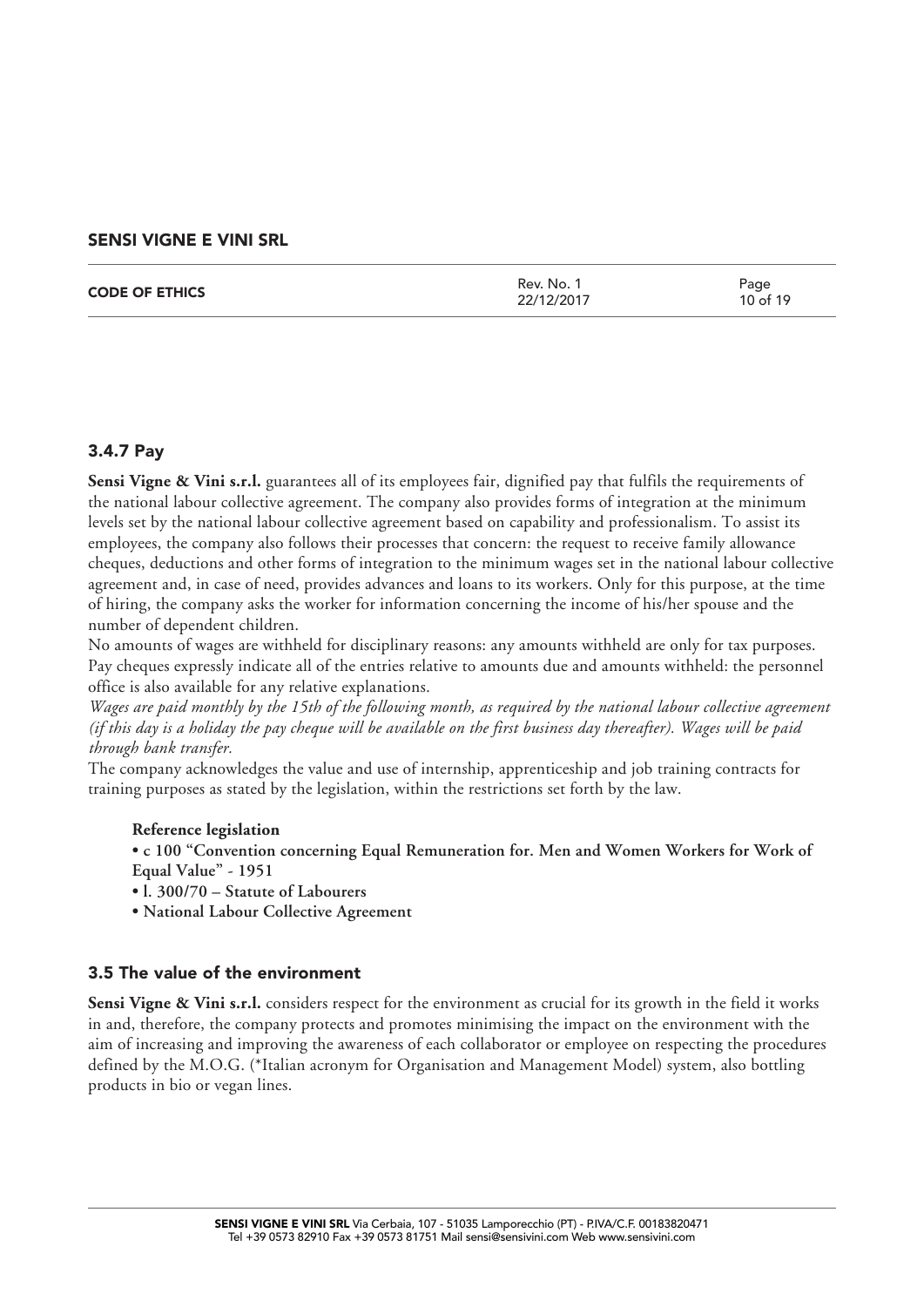|  | <b>CODE OF ETHICS</b> | Rev. No. 1<br>22/12/2017 | Page<br>11 of 19 |
|--|-----------------------|--------------------------|------------------|
|--|-----------------------|--------------------------|------------------|

# 3.6 Fairness of authority

**Sensi Vigne & Vini s.r.l.** is committed to ensuring that authority is always exercised within hierarchical relations based on criteria of equality and fairness and does not imply the occurrence of abuse of any kind. In particular, **Sensi Vigne & Vini s.r.l.** ensures that authority does not turn into the exercise of power that damages the dignity and independence of the Employee or External Collaborator and that work organisation choices are made whilst protecting the value of the Employees or External Collaborators.

# 3.7 Integrity and protection of the individual

Sensi Vigne & Vini s.r.l. agrees to protect the moral integrity of its Employees or External Collaborators, guaranteeing the right to work conditions that are respectful of personal dignity. For this reason the company protects workers against acts of mental violence, and fights any attitude or discriminatory or harmful conduct against the individual, of his/her beliefs and preferences (for example, insults, threats, isolation or excessive intrusion, professional limitations). Sexual misconduct is not admitted and it is necessary to avoid conduct and dialogue that could offend personal sensitivity (for example, exposure to images containing explicit sexual references, insistent and persistent allusions). **Sensi Vigne & Vini s.r.l.** Employees or External Collaborators who feel they have been subject to sexual misconduct or discriminated against for reasons concerning age, gender, sexuality, race, health conditions, nationality, political opinions and religious beliefs etc, can report the incident to the Chairman of the Board of Directors and to the Supervisory Board pursuant to Lgs. D. No. 231/2001, who will assess whether the Code of Ethics was violated.

# 3.8 Transparency, completeness and truth of information

**Sensi Vigne & Vini s.r.l.** Employees or External Collaborators are required to provide complete, transparent, truthful, comprehensible and accurate information, so that, when establishing relations with the company, the involved subjects and anyone coming into contact with the company, are/is able to make independent and conscientious decisions on the involved interests, on possible alternatives and significant implications. In particular, when preparing any contracts, **Sensi Vigne & Vini s.r.l.** is required to specify to the contracting party what conduct he/she must adopt in all possible circumstances, in a clear and understandable manner, in respect of the criteria established in the M.O.G. (\*Italian acronym for Organisation and Management Model).

# 3.9 Contract fulfilment and re-negotiation

Contracts and work appointments must be fulfilled in accordance with what is voluntarily agreed by the parties. To this regard it is necessary to highlight that **Sensi Vigne & Vini s.r.l.** agrees:

*• not to exploit circumstances of ignorance or inability (including temporary) of its counterparties;*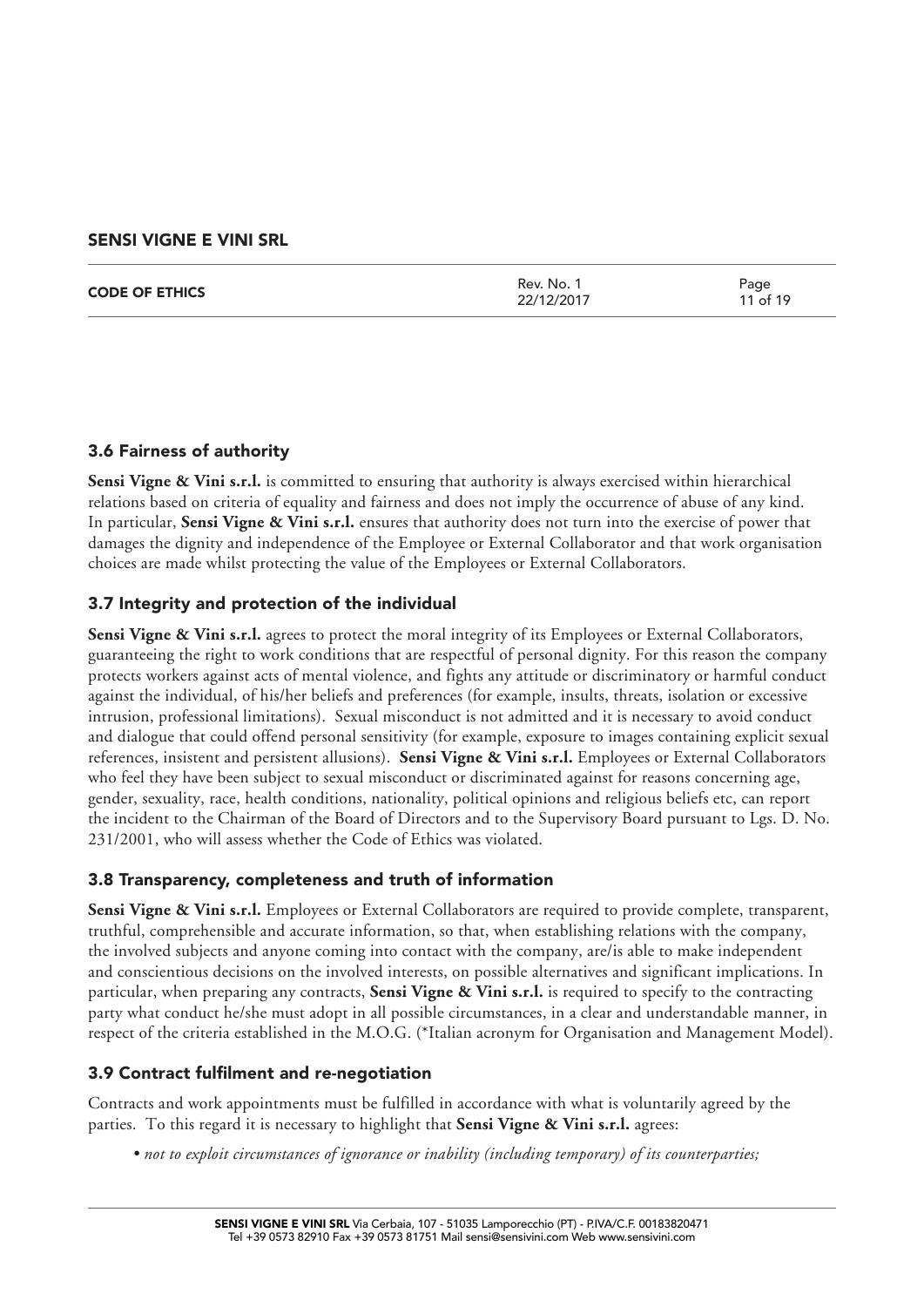| <b>CODE OF ETHICS</b> | Rev. No. 1<br>22/12/2017 | Page<br>12 of 19 |
|-----------------------|--------------------------|------------------|
|                       |                          |                  |

*• to avoid, in existing relations, anyone working in its name or on its behalf from trying to take advantage of contractual loopholes or unforeseen events, to re-negotiate the contract with the aim of exploiting the position of dependence or weakness that the other party finds him/herself in.* 

# 3.10 Quality, safety and environmental policy

**Sensi Vigne & Vini s.r.l.** believes that the company's success is strictly connected to the integrated management of processes required to provide what Customers ask for, in terms of product and service conformity and respect for the health and safety of its employees. The primary objectives are:

*1. Customer Satisfaction:* the key to success is in complete Customer Satisfaction, to fulfil the Customer in terms of product and service;

*2. Professional integrity*: loyalty and fairness in relations and fully sharing corporate objectives; improving sensitivity, the spirit of collaboration and the entire staff's attention to quality aspects; *3. Observance of the law:* observing laws, standards, regulations, undersigned commitments applicable

to the product/service, to Health and Safety in the Workplace and to the Environment;

*4. Injury reduction:* the objective to reach zero injuries and zero occupational diseases within an approach of prevention, thanks to the definition of a Health and Safety Management System and an Organisation and Management Model that exempts administrative responsibility, as per Lgs. D. No. 231 of 08/06/01 as amended.

*5. Cost containment:* streamlining corporate processes for the purpose of reaching the maximum level of efficacy and efficiency;

*6. Continuous improvement:* the continuous improvement of processes and products, for the purpose of maintaining high Competitiveness.

**Sensi Vigne & Vini s.r.l.** considers quality as fulfilling Customer needs, as seen as an integral part of an inseparable combination which, for the industry, translates into compliance and reliability of the product and promptness of the service and before and after sales assistance. Involving and training staff, the availability of suitable resources (systems, testing equipment and materials), the selection and growth of qualified suppliers represent the winning criteria for reaching quality-related objectives.

**Sensi Vigne & Vini s.r.l.** believes that the health and safety of its employees is the top priority in the management of its activities: this objective is pursued through observance of the legislation in force and the applicable regulations and thanks to the definition of improvement procedures and plans that prevent undesirable events such as injuries and occupational diseases from occurring.

**Sensi Vigne & Vini s.r.l.** appointed the Prevention Protection Service Manager with the task of monitoring all aspects connected to occupational Health and Safety by identifying and monitoring the risk factors,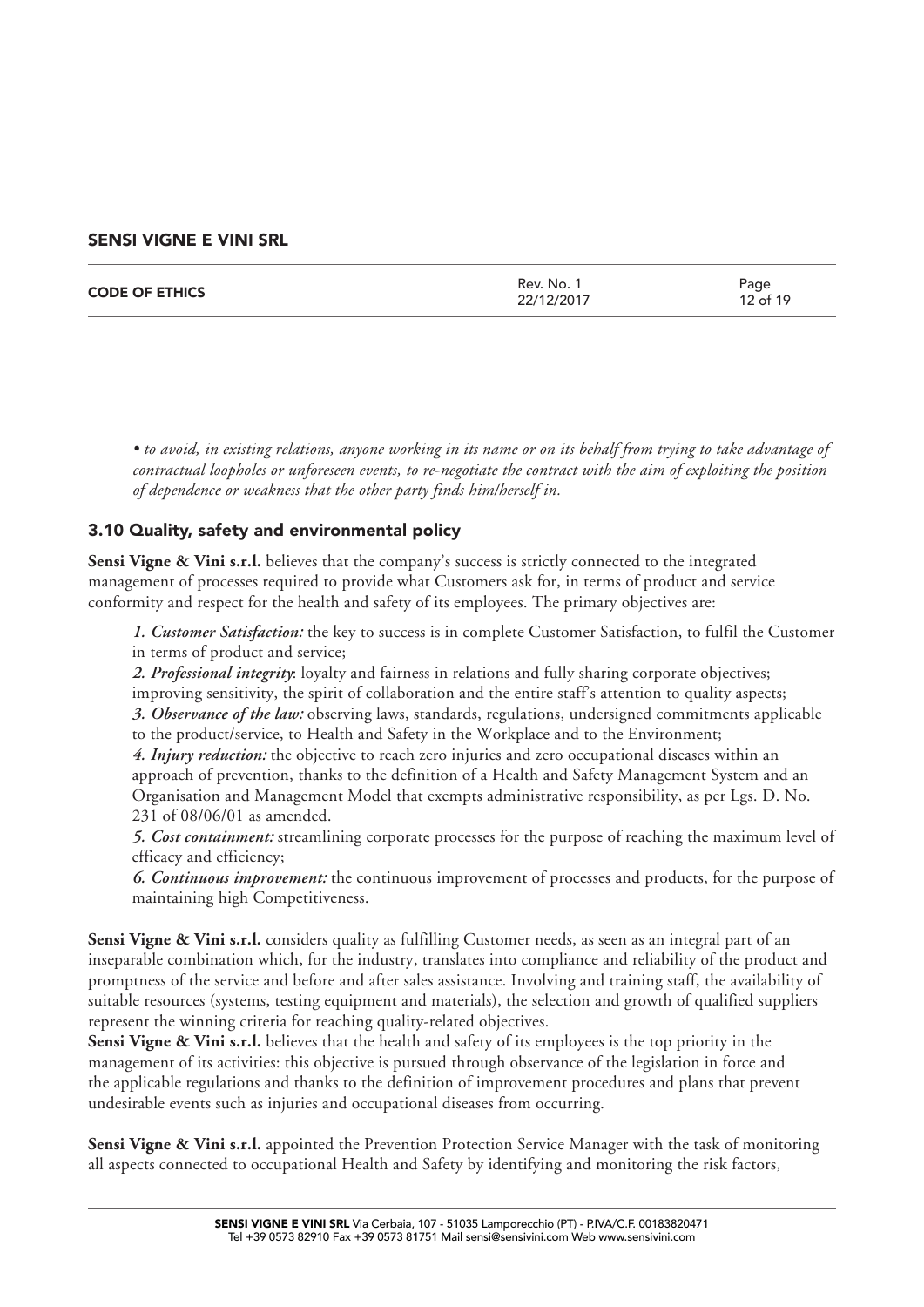| <b>CODE OF ETHICS</b> | Rev. No.<br>22/12/2017 | Page<br>13 of 19 |
|-----------------------|------------------------|------------------|
|                       |                        |                  |

identifying all of the preventive and protective measures for the health and safety of the workers and providing the workers with information and training. The company has also given workers the possibility to elect a safety representative, with the function of controlling and interacting with the Prevention Protection Service Manager on all identified risk factors, and checking that the Manager effectively implements the corrective actions. All staff is given suitable information material and periodic training is conducted on the required fulfilments. The Prevention Protection Service Manager provides the following either directly or through specialised instructors:

- *general and specific information courses for particularly risky activities,*
- *training courses for new hires and for workers who may have changed their professional duties,*
- *training courses for appointed fire emergency and first aid persons.*

The company has identified, purchased and provided free of charge to its employees the **Personal Protective Equipment** necessary for the health and safety of their work: the Prevention Protection Service Manager and the supervisors constantly monitor actual use and periodically inspect the state of wear and adequacy. In case of wear or inadequacy, the Production Manager immediately replaces the PPE.

The Prevention Protection Service Manager constantly monitors all the risk factors that may affect the safety and health of workers and, in collaboration with top management, periodically inspects maintenance activities to ensure that the safety equipment and devices are working correctly.

The Prevention Protection Service Manager provides and coordinates with the company's Quality Manager (Italian acronym RQ) to guarantee the availability of all the technical data sheets of the equipment and the safety data sheets of the chemical products at the facility and accessibility to all workers.

#### **Reference legislation**

- *Lgs. D. 81/2008 as amended Consolidated Act on worker health and safety*
- *Risk assessment documents and their attachments*

Sensi Vigne & Vini s.r.l. is aware of the importance of preventing environmental crimes that entail administrative responsibility within the application of Lgs.D. 231/01, which briefly refer to the following:

- *1. Water sewers systems;*
- *2. Pollution of the soil, subsoil, surface water or ground water;*
- *3. Collection, transport, recovery, disposal, trade and intermediation of waste;*
- *4. Waste management;*
- *5. Ozone depleting substance management;*
- *6. Habitat depletion*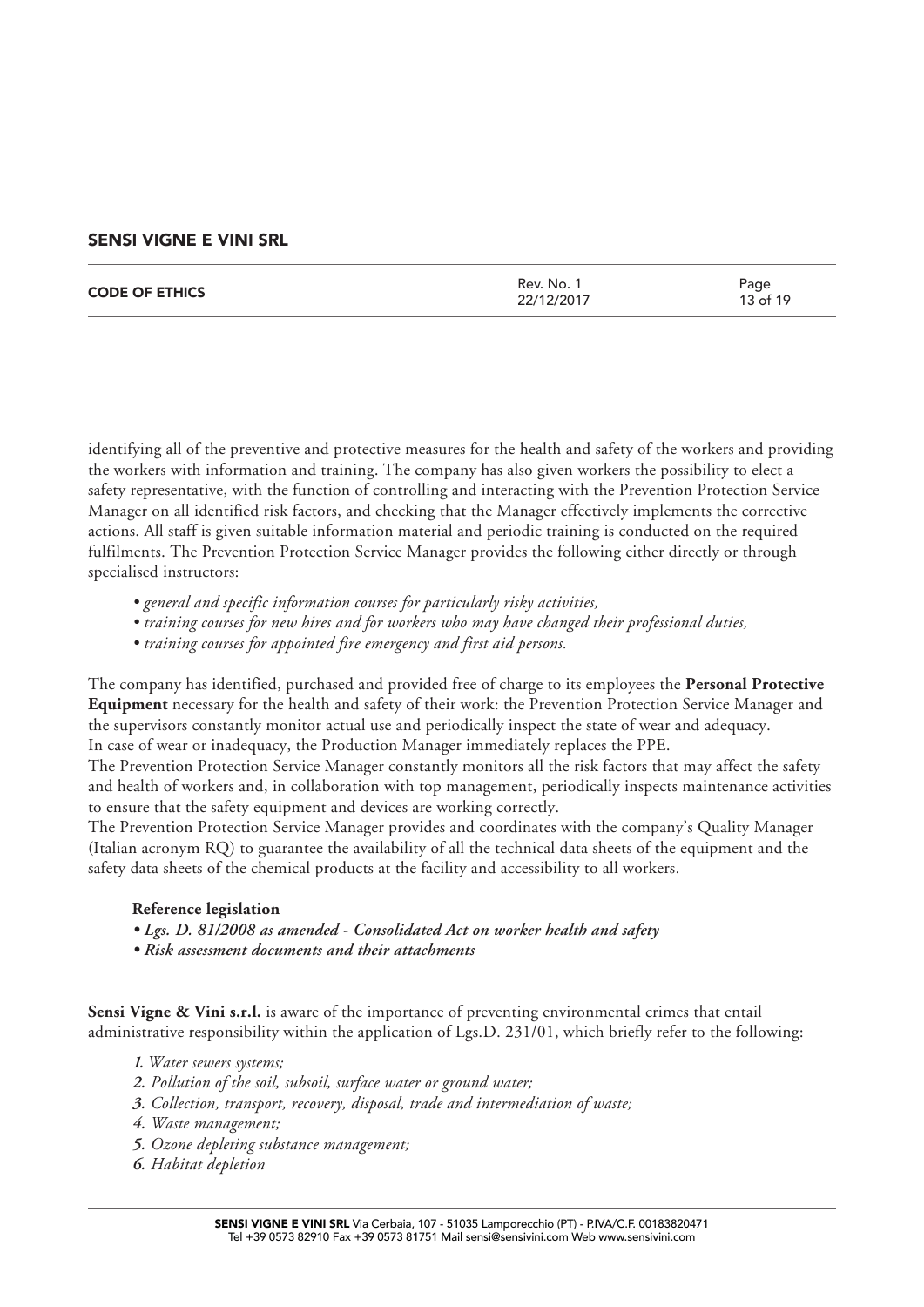| <b>CODE OF ETHICS</b> | Rev. No. 1<br>22/12/2017 | Page<br>14 of 19 |
|-----------------------|--------------------------|------------------|
|                       |                          |                  |

**Sensi Vigne & Vini s.r.l. applies the Risk-Assessment** to promptly identify the subsistence of the individual crimes, including environmental, and to assess the risk of them being committed. The assessment is carried out by analysing company processes. If necessary, the support of a specialised external professional is called upon.

The commitments for Quality, Health and Safety and for the Environment translate into annual plans of objectives and measurable indicators, assigned to the various levels of the corporate structure.

The Quality, Health and Safety Policy is implemented daily by all staff and under the constant attention and supervision of the Quality Manager and the RSPP (Italian acronym for Protection Prevention Service Manager); periodically (see "Management Review" procedure and the "Instruction and Training" procedure) the Management organises meetings to spread the principles, objectives and commitments for the corporate management of these aspects. Management promotes the application, improvement and development of the system and makes sure that the contents of the manual, the Procedures and the Instructions are disseminated, understood and shared by all employees and collaborators.

# 3.11 Respect for health and safety in the workplace

**Sensi Vigne & Vini s.r.l.** implements the necessary measures to ensure the best possible protection of health and safety in the workplace and the prevention of all potential forms of risk. It also defines a policy to ensure the best possible protection for health and safety in the workplace and prevention against all potential forms of risk with a view towards the continuous improvement that the company sets for itself. This policy applies equally to the company's own employees as well as the staff of external companies, within the scope of their activities at the Company's sites. To develop and control the observance of the management of Health and Safety, the Company avails of an implemented system, founded on the Risk Assessment Document and its own Quality, Environment and Safety Policy. To develop and control the observance of the management of Health and Safety, the Company avails of an articulated system which involves:

*1. a targeted corporate organisation that identifies the level of responsibility, the division of tasks and the level of independence of each position in the organisation;*

*2. the Quality, Safety and Environment agency which, alongside Management, represents the competent centre to create the conditions to achieve shared results that fulfil the company's ethical values. It is in charge of the management aspects, developing the necessary documentation for the Integrated Quality, Safety Management System (manual, procedures, instructions, forms) in collaboration with the Prevention and Protection Service, for the aspects relating to Health and Safety, and with the involved Agencies.*

*3. a management system for the aforementioned procedures, stemming from the Risk Assessment Document, which specifies the risks and indicates the operating modes;*

*4. a system of operational instructions, stemming from the management procedures system, which indicates, in detail - if necessary - how work is carried out safely.*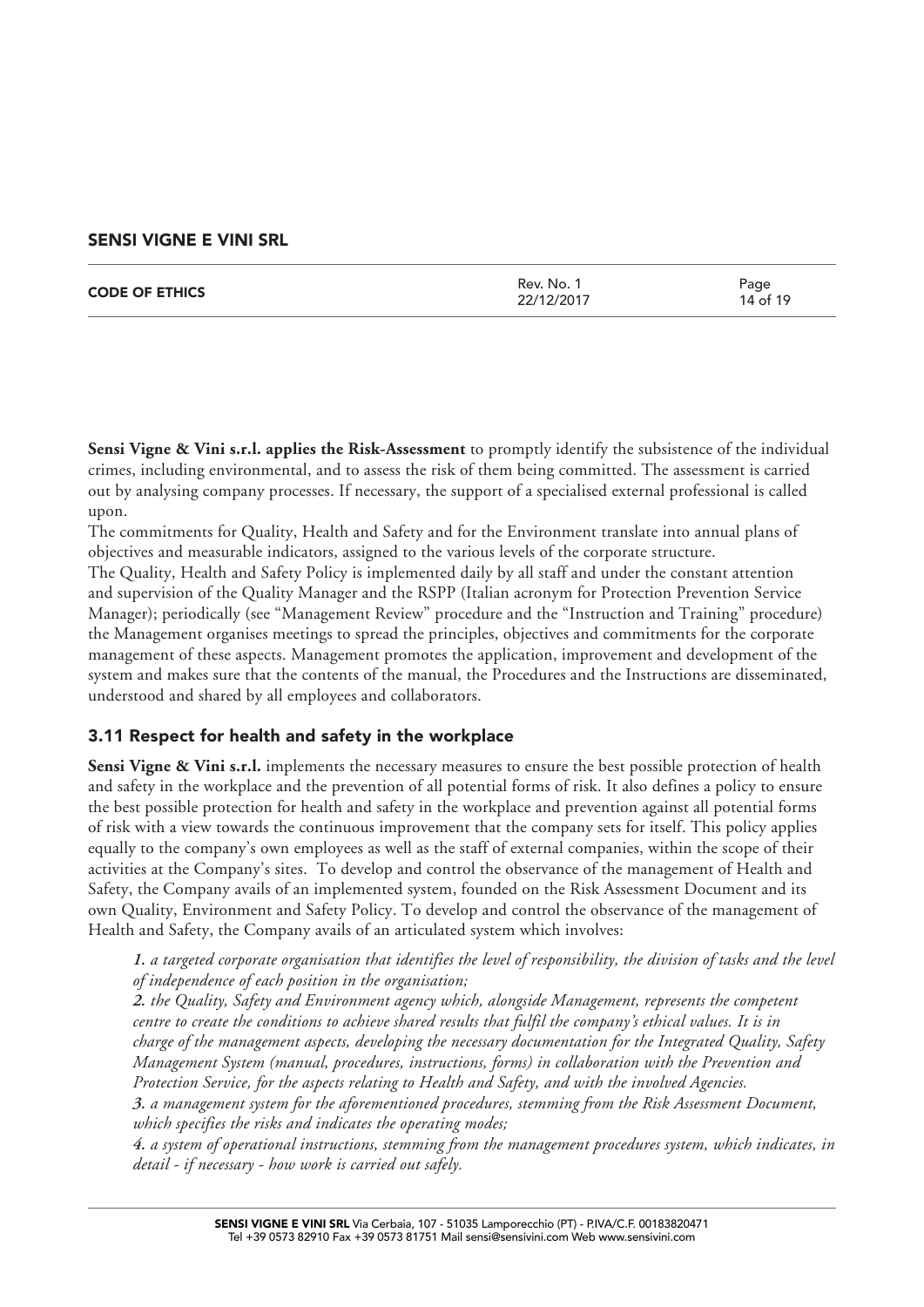| Rev. No. 1<br><b>CODE OF ETHICS</b><br>22/12/2017 |  | Page<br>15 of 19 |
|---------------------------------------------------|--|------------------|
|---------------------------------------------------|--|------------------|

*5. a system of printed and electronic records, stemming from the operational instructions system, which provides objective evidence of the completed activities and the obtained results*

All employees, collaborators and third parties are required to strictly observe all of the measures requested by the **Sensi Vigne & Vini s.r.l.** procedures and internal regulations, in relation to Health and Safety in the workplace, elaborated and updated in compliance with the legislation in force. In particular, each individual is asked to report any observations relative to dysfunctions or possible improvements to his/her supervisor.

# 3.12 Fair competition

**Sensi Vigne & Vini s.r.l.** intends to protect the value of fair competition and accordingly abstains from conduct that is deceitful, predatory or characteristic of abuse of dominant position.

# 3.13 Use of company access to the Internet

**Sensi Vigne & Vini s.r.l.** strives to avoid the use of company access to the Internet for reasons that are not strictly pertinent to work activities and, in particular, forbids its use to come into possession of and distribute pornographic material (especially when relating to individuals under the age of 18). Subsequently, in order to avoid harming the company's image:

*• procedures may be implemented through the use of "filters" to prevent Sensi Vigne & Vini s.r.l. Employee access to Internet sites that display pornographic material;* 

*• Sensi Vigne & Vini s.r.l. employees are nevertheless strongly advised to avoid accessing Internet sites that display pornographic material.* 

# 3.14 Prohibition against activities that are terroristic or subversive to the democratic order

**Sensi Vigne & Vini s.r.l.** is against any form of activity carried out for the purpose of terrorism or subversion to the democratic order. Accordingly, in order to avoid harming the company's image:

*• Sensi Vigne & Vini s.r.l. Employees, members of the Social Agencies, Sales Agents, Consultants, External Collaborators and Partners are forbidden from performing any form of activity with the intention of terrorism or subversion to the democratic order;* 

*• any Sensi Vigne & Vini s.r.l. Employee with the founded suspicion that one of his/her co-workers is conducting activities with terroristic or subversive intentions must immediately inform the public safety authorities as well as the Board of Directors and the Supervisory Board pursuant to Lgs. D. No. 231/2001, who will take every initiative to actively collaborate with the aforementioned authority.*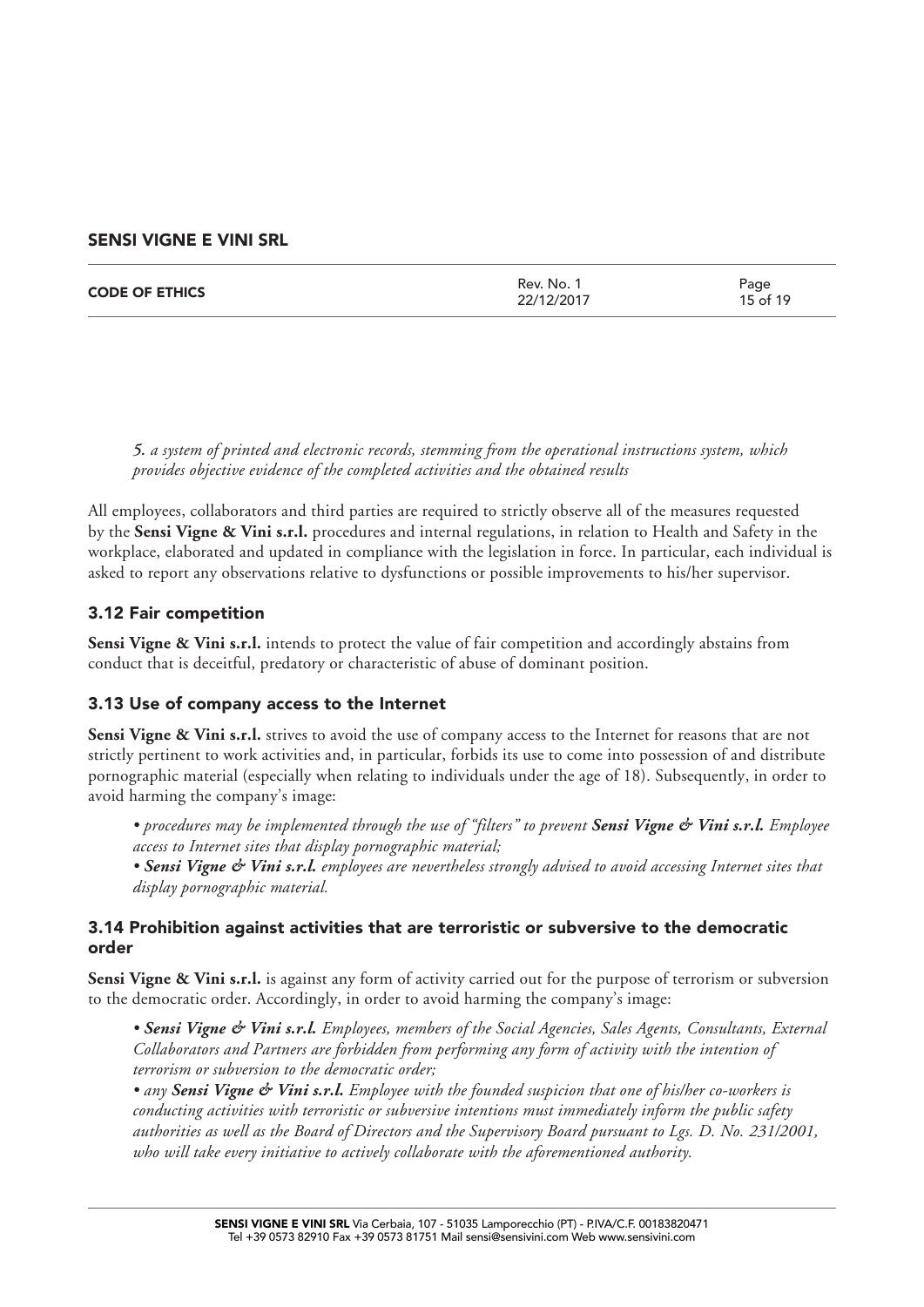| <b>CODE OF ETHICS</b> | Rev. No. 1<br>22/12/2017 | Page<br>16 of 19 |
|-----------------------|--------------------------|------------------|
|                       |                          |                  |

#### 4. PREVENTION OF CRIMES IN RELATIONS WITH THE PUBLIC ADMINISTRATION

In order to prevent conduct that could violate the law and regulations, if there are relations with the public administration **Sensi Vigne & Vini s.r.l.** will endeavour to avoid conduct considered as foul and contrary to the professional ethics and therefore the company's ethics, which includes:

*• offering money or gifts to executives, officers or employees of the Public Administration or their relatives, both Italian and foreign;* 

*• offering any object, service, competence or favour of value to obtain preferential treatment in any relation with the Public Administration;* 

*• when any business negotiation, request or relationship with the Public Administration are in progress, trying to inappropriately sway the decisions of the counterparty including officers who partake in or make decisions on behalf of the Public Administration;* 

Lastly, for precautionary purposes, **Sensi Vigne & Vini s.r.l.** agrees to:

*• select its Partners from subjects who, by market share, by specific technical skills or by long duration of their standing on the market, are acknowledged as leaders or at the highest levels in the reference market. • Any violation (effective or potential) of the rule of conduct included in this paragraph, committed by Sensi Vigne & Vini s.r.l. staff or third parties, must be promptly reported to the Board of Directors and the Supervisory Board pursuant to Lgs. D. No. 231/2001.*

# 5. CORPORATE CRIME PREVENTION

**Sensi Vigne & Vini s.r.l.** firmly believes in the need to establish relationships with audit firms, other control bodies and public vigilance authorities (that carry out control/review activities legally attributed to shareholders, to other corporate bodies or to auditing companies) based on loyalty, observance of the law and mutual collaboration in order to ensure compliance with the interests of the involved parties and ensure the correct and complete performance of control and auditing activities. For this purpose it is forbidden:

*• for Sensi Vigne & Vini s.r.l. Administrators to withhold documents or use other suitable devices to prevent or obstruct control or revision activities legally attributed to shareholders, to other corporate bodies or to auditing companies from being conducted;* 

*• for Sensi Vigne & Vini s.r.l. Employees from collaborating in any illicit conduct of the revision manager*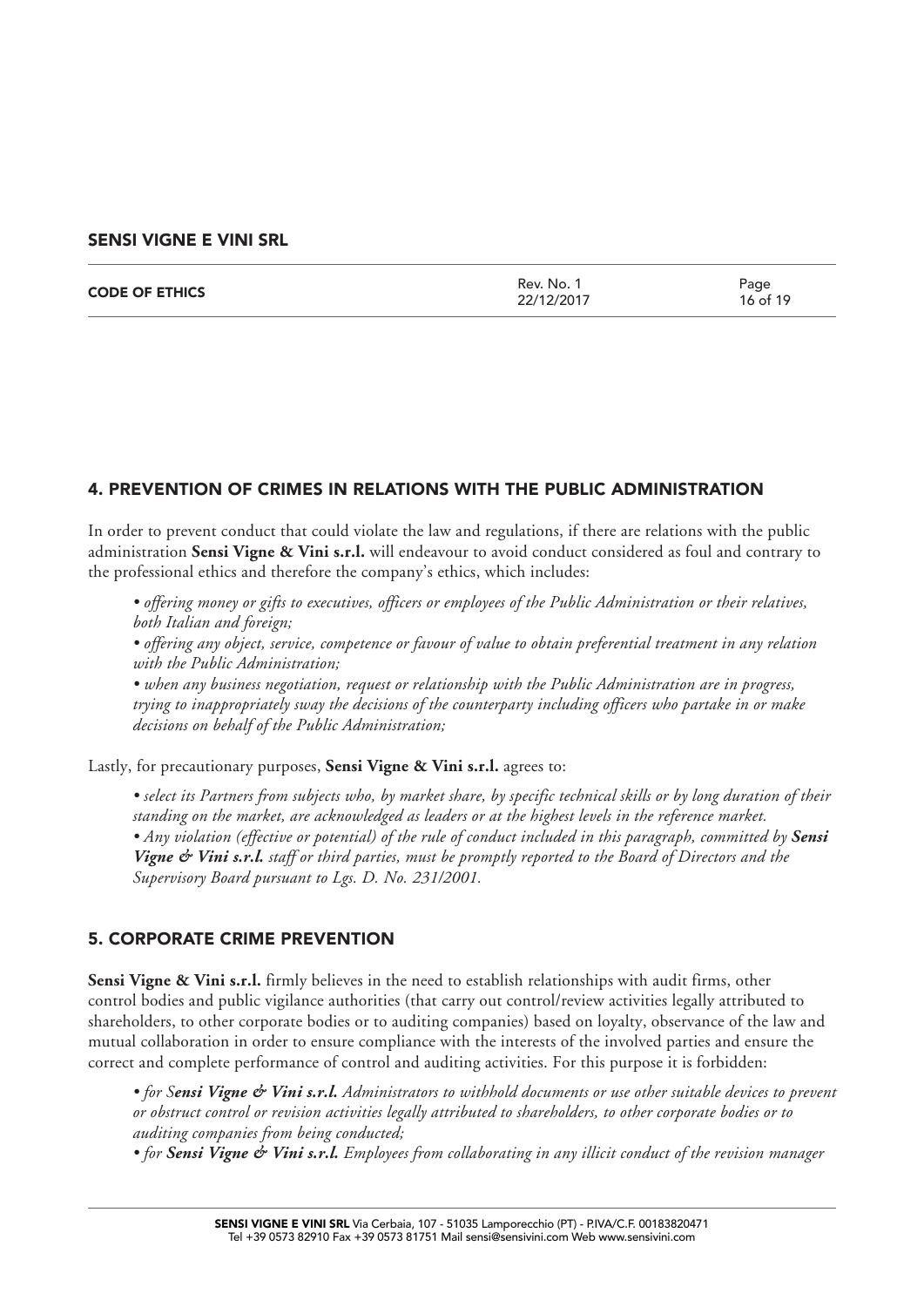| <b>CODE OF ETHICS</b> | Rev. No.<br>22/12/2017 | Page<br>17 of 19 |
|-----------------------|------------------------|------------------|
|                       |                        |                  |

*aimed at attesting falsehoods or withholding information on the company's economic, asset-related and financial situation.* 

# 6. PREVENTION OF OFFENCES AGAINST THE INDIVIDUAL

#### 6.1 Prohibition of child pornography and detention of pornographic material

To avoid **Sensi Vigne & Vini s.r.l.** Employees, members of Corporate Bodies and Collaborators from committing child pornography crimes (art. 600-ter of the Italian criminal code) and the detention of pornographic material (art. 600-quater of the Italian criminal code) and thereby damage **Sensi Vigne & Vini s.r.l.**'s image, they are forbidden from:

- *exploiting children under 18 for the production of pornographic performances or the production of pornographic material and the sale of the aforementioned pornographic material;*
- *distributing, disclosing, advertising the aforementioned pornographic material through any means, including electronic;*
- *distributing or disseminating news/information aimed at sexually grooming or exploiting children under 18;*
- *knowingly obtaining or disposing of pornographic material produced through the sexual exploitation of children under the age of 18.*

**Sensi Vigne & Vini s.r.l.** is strongly committed to preventing its Employees, members of the Corporate Bodies or Collaborators from committing crimes of tourism-related initiatives aimed at the exploitation of child prostitution (art. 600-quinquies of the Italian criminal code) and thus damage the image of **Sensi Vigne & Vini s.r.l.** It is therefore forbidden for **Sensi Vigne & Vini s.r.l.** Employees, members of the Corporate Bodies and Collaborators to organise or engage in propaganda for trips aimed to participate in prostitution activities to the detriment of minors or in any case involving such activities. **Sensi Vigne & Vini s.r.l.** declares to extend the prohibitions referred to in the above paragraphs to every kind of pornographic activity as well as every form of prostitution even when involving consenting adults.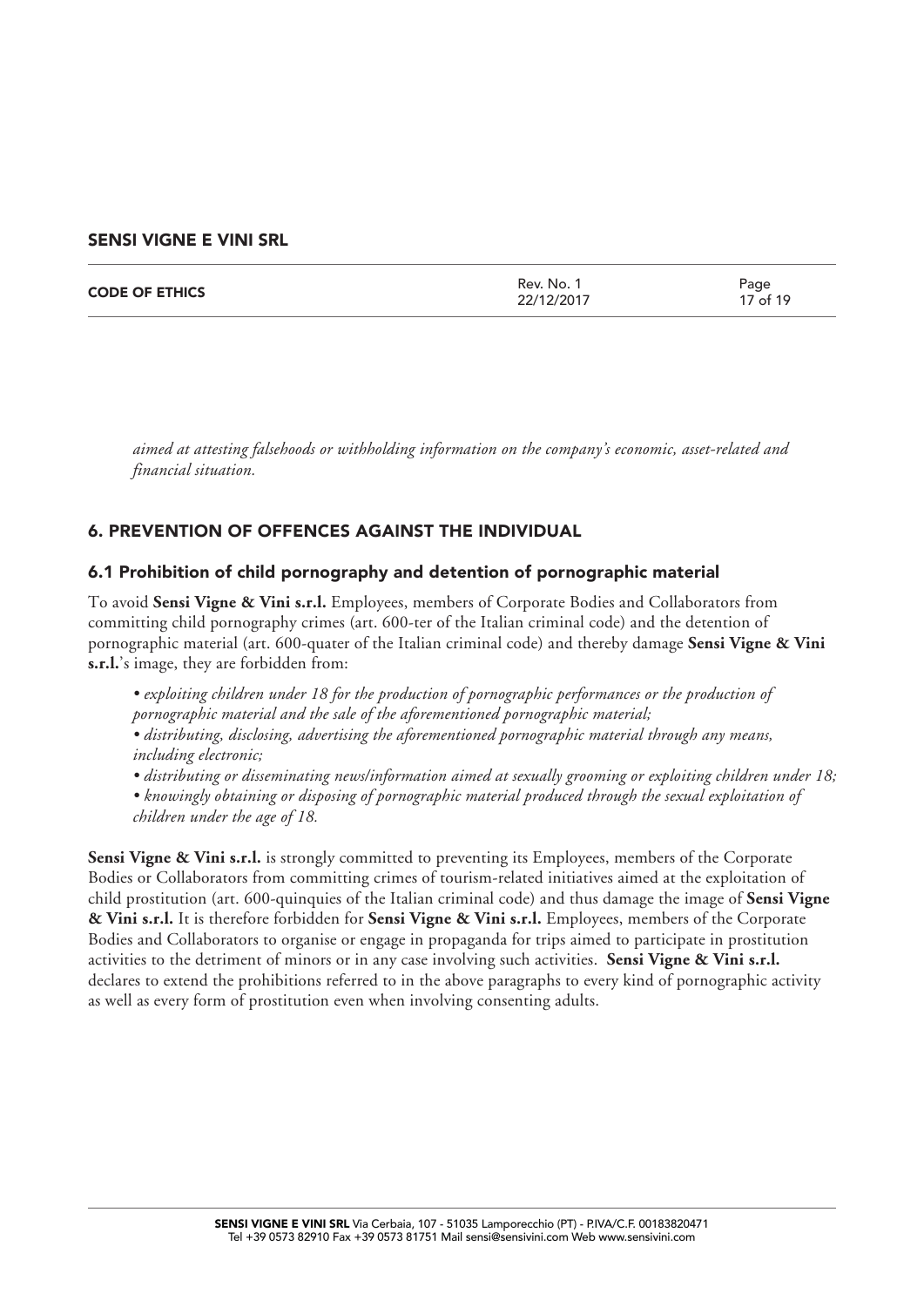| <b>CODE OF ETHICS</b> | Rev. No. 1<br>22/12/2017 | Page<br>18 of 19 |
|-----------------------|--------------------------|------------------|
|                       |                          |                  |

# 7. THE DUTIES OF THE SUPERVISORY BOARD IN RELATION TO THE IMPLEMENTATION AND OBSERVANCE OF THE CODE OF ETHICS

In order to guarantee the effective implementation and observance of this Code of Ethics, pursuant to Lgs. D.No. 231/2001, the following tasks are assigned to the Supervisory Board:

- *overseeing the communication and training activities of the Code Of Ethics;*
- *receiving and analysing reports from subjects relating to violations of the Code of Ethics;*
- *preparing annual reports for the use of the Shareholder's Meeting;*

*• preparing an annual report (to be inserted in a specific chapter of the Financial Statements Report) on the activity carried out during the relative year in relation to compliance with the Code of Ethics*

#### 7.1 Communication and training

The Code of Ethics is shared with the involved internal and external subjects through the following specific communication activities:

*• delivering a copy of the Code to every Sensi Vigne & Vini s.r.l. Employee;* 

*• formally declaring that the Code of Ethics is binding for all Employees, from a disciplinary point of view, shared through internal circular and by posting said notice in the premises where corporate activities are conducted and accessible to everyone;* 

- *providing dedicated sections on the company Intranet;*
- *requiring Sensi Vigne & Vini s.r.l. trade management to implement the Code;*
- *publishing it on the Sensi Vigne & Vini s.r.l. website;*
- *including express termination clauses in supply or collaboration contracts (agency, partnership, ...) that explicitly refer to compliance with the provisions of the Code of Ethics;*

*• preparing an annual report on the activity carried out by the Supervisory Board to be published for the Shareholders' Meeting for the approval of the Financial Statements (with the inclusion of a specific chapter in the Financial Statement Report on the activity of the Supervisory body).* 

In order to ensure a correct understanding of the Code of Ethics to all new Employees and Collaborators at **Sensi Vigne & Vini s.r.l.**, the Supervisory Body pursuant to Legislative Decree No. 231/2001 prepares and conducts, within the first quarter of the new collaboration, also considering the indications of the Chairman of the Board of Directors, various training initiatives according to the role and responsibility of the Employees or Collaborators.